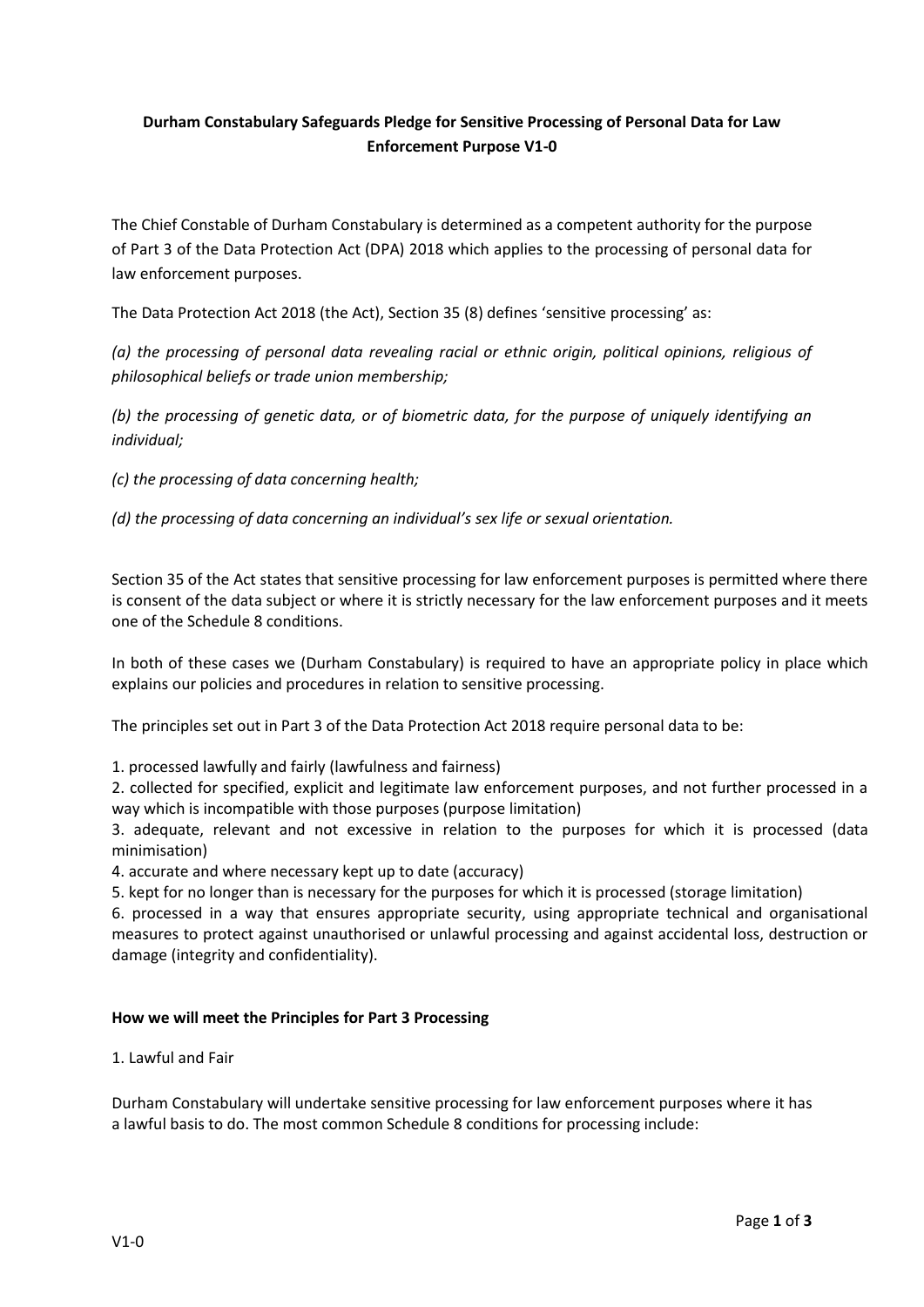Condition 1 necessary for judicial and statutory purposes – for reasons of **substantial public interest**;

Condition 2 necessary for the administration of justice;

Condition 3 necessary to protect the vital interests of the data subject or another individual;

Condition 4 necessary for the safeguarding of children and of individuals at risk

We will communicate fair processing information to individuals through the Durham Constabulary website. Wherever possible on request we will also make the same information available to individuals by other methods.

### 2. Specified purpose

The law enforcement purposes are defined under Part 3 Chapter 1 section 31 of the DPA 2018 as:

The prevention, investigation detection or prosecution of criminal offences or the execution of criminal penalties, including the safeguarding against and the prevention of threats to public security.'

We will only use data collected for a law enforcement purpose for purposes other than law enforcement, where we are authorised by law to do so.

We may share data with another controller this will only take place when authorised by law to do so.

We may undertake joint controller status with other competent authorities.

3. Adequate, relevant and not excessive

Any personal data collected for law enforcement purposes will be limited to that which is necessary for the purposes of processing.

### 4. Accurate and where necessary up to date

We will ensure as far as possible that the data we hold is accurate and kept up to date. Employees of the Constabulary are trained to ensure that personal data processed under our control is managed in accordance with the law and that amendments or augmentation of personal data is undertaken when it is appropriate to do so.

Where it is identified and verified that any personal data which is held is inaccurate there are processes in place to take action to rectify the inaccuracy as soon as practicable.

### 5. Kept for no longer than necessary

Durham Constabulary follow the national minimum retention guidance endorsed by the National Police Chiefs Council and seek to comply with the guidance set out within the Authorised Professional Practice for the Management of Police Information.

In cases where it is not possible to delete or dispose in accordance with policies, for example system constraints, we endeavour to identify and apply measures to limit further processing.